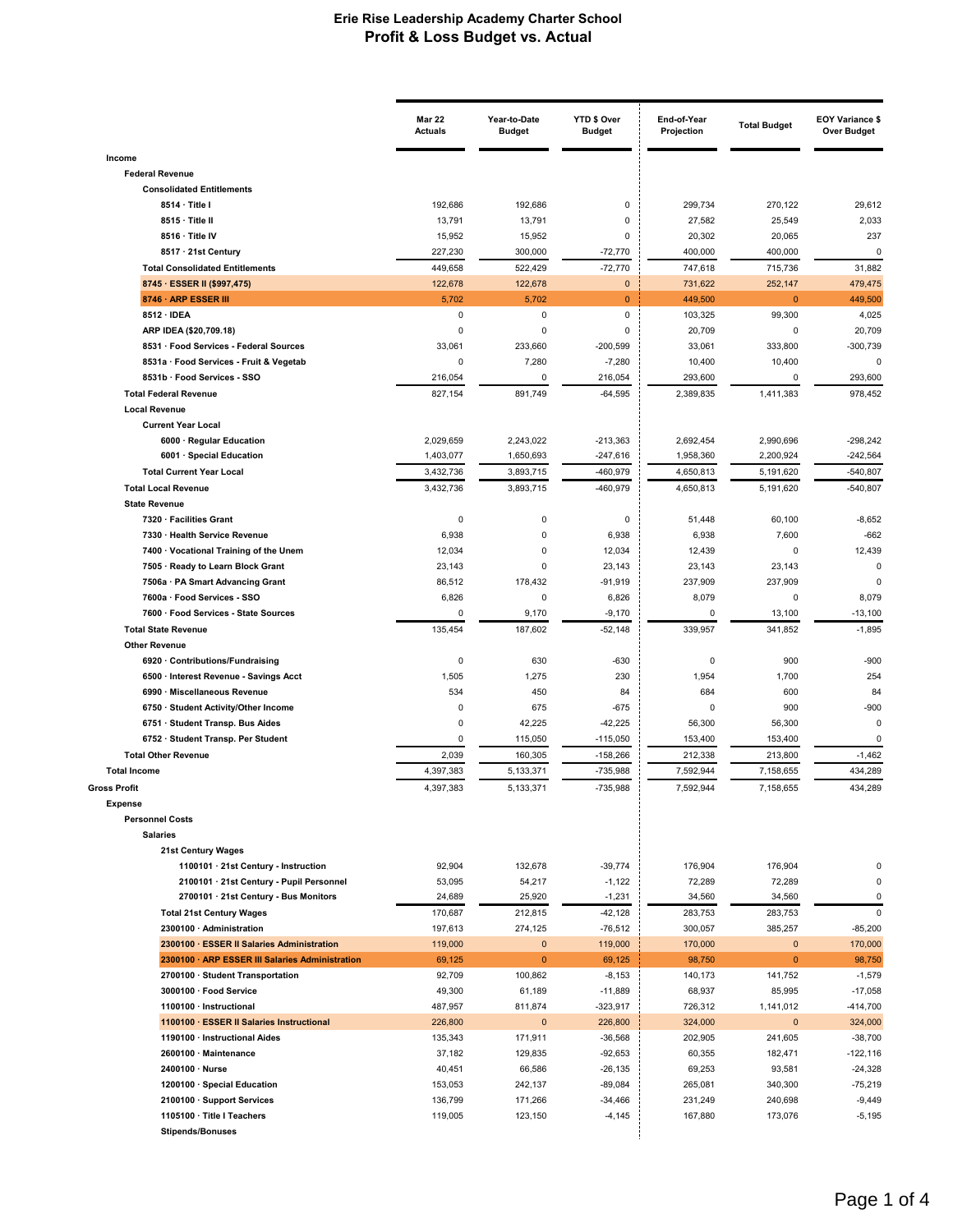|                                                       | <b>Mar 22</b><br><b>Actuals</b> | Year-to-Date<br><b>Budget</b> | YTD \$ Over<br>Budget | End-of-Year<br>Projection | <b>Total Budget</b>    | <b>EOY Variance \$</b><br><b>Over Budget</b> |
|-------------------------------------------------------|---------------------------------|-------------------------------|-----------------------|---------------------------|------------------------|----------------------------------------------|
| 1103100 · Incentive Bonus                             | 2,500                           | $\pmb{0}$                     | 2,500                 | 2,500                     | $\pmb{0}$              | 2,500                                        |
| 1104100 · After School Program Stipend                | 7,133                           | $\pmb{0}$                     | 7,133                 | 7,133                     | 0                      | 7,133                                        |
| 1109103 · ESSER II Payroll Stipend                    | 80,162                          | $\mathbf{0}$                  | 80,162                | 125,000                   | $\mathbf{0}$           | 125,000                                      |
| 1109104 · ARP ESSER III Payroll Stipend               | $\overline{0}$                  | $\mathbf{0}$                  | $\mathbf{0}$          | 50,000                    | $\overline{0}$         | 50,000                                       |
| 1109100 · Other Program Stipend                       | 34,195                          | $\pmb{0}$                     | 34,195                | 40,050                    | $\pmb{0}$              | 40,050                                       |
| 1109101 · Overtime                                    | 12,032                          | 0                             | 12,032                | 20,032                    | 0                      | 20,032                                       |
| 1109102 · PA Smart Advancing Grant                    | 6,736                           | 0                             | 6,736                 | 6,736                     | 0                      | 6,736                                        |
| 1106100 · Insurance Opt-out                           | 8,500                           | 5,500                         | 3,000                 | 17,000                    | 11,000                 | 6,000                                        |
| <b>Total Stipends/Bonuses</b>                         | 151,258                         | 5,500                         | 145,758               | 268,451                   | 11,000                 | 257,451                                      |
| <b>Total Salaries</b>                                 | 2,186,282                       | 2,371,250                     | $-184,968$            | 3,377,156                 | 3,320,500              | 56.656                                       |
| <b>Payroll Taxes</b>                                  |                                 |                               |                       |                           |                        |                                              |
| <b>SS &amp; Medicare Taxes</b>                        |                                 |                               |                       |                           |                        |                                              |
| 21st Century                                          |                                 |                               |                       |                           |                        |                                              |
| 1100221 · 21st Century - Instruction                  | 8,036                           | 11,477                        | $-3,441$              | 15,302                    | 15,302                 | 0                                            |
| 2100221 · 21st Century - Pupil Personnel              | 4,593                           | 4,690                         | $-97$                 | 6,253                     | 6,253                  | 0<br>0                                       |
| 2700221 · 21st Century - Bus Monitors                 | 2,136                           | 2,242                         | $-106$                | 2,989                     | 2,989                  |                                              |
| <b>Total 21st Century</b><br>2300220 · Administration | 14,764                          | 18,409                        | $-3,644$              | 24,545                    | 24,545                 | $-0$                                         |
| 2300220 · ESSER II Taxes Administration               | 18,617                          | 20,971<br>$\mathbf{0}$        | $-2,354$<br>8,033     | 26,913<br>11,475          | 29,472<br>$\mathbf{0}$ | $-2,559$<br>11,475                           |
| 2300220 · ARP ESSER III Taxes Administration          | 8,033<br>5,288                  | $\mathbf{0}$                  | 5,288                 | 7,554                     | $\mathbf{0}$           | 7,554                                        |
| 2700220 · Student Transportation                      | 6,311                           | 7,716                         | $-1,405$              | 9,942                     | 10,844                 | $-902$                                       |
| 3000220 · Food Service                                | 4,062                           | 4,681                         | $-618$                | 5,565                     | 6,579                  | $-1,014$                                     |
| 1100220 · Instruction                                 | 37,414                          | 62,707                        | $-25,293$             | 56,747                    | 88,129                 | $-31,382$                                    |
| 1100220 · ESSER II Taxes Instruction                  | 17,350                          | $\mathbf{0}$                  | 17,350                | 24,786                    | $\mathbf 0$            | 24,786                                       |
| 1190220 · Instructional Aides                         | 12,522                          | 13,151                        | $-629$                | 17,690                    | 18,483                 | $-792$                                       |
| 2600220 · Maintenance                                 | 2,944                           | 9,932                         | $-6,989$              | 4,717                     | 13,959                 | $-9,243$                                     |
| 2400220 · Nurse                                       | 3,311                           | 5,094                         | $-1,782$              | 5,515                     | 7,159                  | $-1,644$                                     |
| 1200220 · Special Education                           | 13,265                          | 18,523                        | $-5,258$              | 21,836                    | 26,033                 | $-4,197$                                     |
| 2100220 · Support Services                            | 11,170                          | 13,102                        | $-1,932$              | 18,395                    | 18,413                 | $-18$                                        |
| 1105220 · Title I Teachers                            | 9,932                           | 9,421                         | 511                   | 13,671                    | 13,240                 | 430                                          |
| <b>Total SS &amp; Medicare Taxes</b>                  | 164,984                         | 183,707                       | $-18,723$             | 249,349                   | 256,856                | $-7,506$                                     |
| Unemployment                                          |                                 |                               |                       |                           |                        |                                              |
| 2300250 · Administration                              | 7,998                           | 5,400                         | 2,598                 | 9,600                     | 7,200                  | 2,400                                        |
| 2700250 · Student Transportation                      | 3,367                           | 3,600                         | $-233$                | 7,200                     | 4,800                  | 2,400                                        |
| 3000250 · Food Service                                | 1,334                           | 2,400                         | $-1,066$              | 2,400                     | 3,200                  | $-800$                                       |
| 1100250 · Instruction                                 | 15,391                          | 17,400                        | $-2,009$              | 22,400                    | 23,200                 | $-800$                                       |
| 1190250 · Instructional Aides                         | 4,409                           | 5,400                         | $-991$                | 7,200                     | 7,200                  | 0                                            |
| 2600250 · Maintenance                                 | 730                             | 3,600                         | $-2,870$              | 800                       | 4,800                  | $-4,000$                                     |
| 2400250 · Nurse                                       | 629                             | 1,200                         | $-571$                | 1,600                     | 1,600                  | $\mathbf 0$                                  |
| 1200250 · Special Education                           | 2,532                           | 5,400                         | $-2,868$              | 5,600                     | 7,200                  | $-1,600$                                     |
| 2100250 · Support Services                            | 3,579                           | 4,200                         | $-621$                | 5,600                     | 5,600                  | 0                                            |
| 1105250 · Title I Teachers                            | 2,428                           | 2,400                         | 28                    | 2,428                     | 3,200                  | $-772$                                       |
| <b>Total Unemployment</b>                             | 42,397                          | 51,000                        | $-8,603$              | 64,828                    | 68,000                 | $-3,172$                                     |
| <b>Total Payroll Taxes</b><br>403B                    | 207,381                         | 234,707                       | $-27,326$             | 314,177                   | 324,856                | $-10,678$                                    |
| 2300231 · Administration                              | 9,027                           | 10,185                        | $-1,159$              | 12,492                    | 14,315                 | $-1,823$                                     |
| 2300231 · ESSER II 403B Administration                | 5,250                           | $\pmb{0}$                     | 5,250                 | 7,500                     | $\pmb{0}$              | 7,500                                        |
| 2300231 · ARP ESSER III 403B Administration           | 3,280                           | $\mathbf{0}$                  | 3,280                 | 4,685                     | $\mathbf 0$            | 4,685                                        |
| 2700231 · Student Transportation                      | 0                               | 4,422                         | $-4,422$              | 0                         | 6,214                  | $-6,214$                                     |
| 3000231 · Food Service                                | 2,597                           | 3,059                         | $-462$                | 3,726                     | 4,300                  | $-574$                                       |
| 1100231 · Instruction                                 | 20,927                          | 36,649                        | $-15,721$             | 38,312                    | 51,506                 | $-13,194$                                    |
| 1100231 · ESSER II 403B Instruction                   | 11,340                          | $\mathbf 0$                   | 11,340                | 16,200                    | $\mathbf 0$            | 16,200                                       |
| 1190231 · Instructional Aides                         | 7,672                           | 8,596                         | $-923$                | 11,388                    | 12,080                 | $-692$                                       |
| 2600231 · Maintenance                                 | 1,874                           | 6,492                         | $-4,618$              | 3,255                     | 9,124                  | $-5,869$                                     |
| 2400231 · Nurse                                       | 2,164                           | 3,329                         | $-1,165$              | 3,604                     | 4,679                  | $-1,075$                                     |
| 1200231 · Special Education                           | 6,584                           | 10,332                        | $-3,749$              | 11,381                    | 14,521                 | $-3,140$                                     |
| 2100231 · Support Services                            | 7,001                           | 8,563                         | $-1,563$              | 11,465                    | 12,035                 | $-570$                                       |
| 1105231 · Title I Teachers                            | 4,002                           | 2,942                         | 1,059                 | 5,978                     | 4,135                  | 1,843                                        |
| Total 403B                                            | 81,717                          | 94,570                        | $-12,852$             | 129,987                   | 132,909                | $-2,922$                                     |
| <b>PSERS</b>                                          |                                 |                               |                       |                           |                        |                                              |
| 21st Century                                          |                                 |                               |                       |                           |                        |                                              |
| 1100233 · 21st Century - Instruction                  | 3,280                           | 10,614                        | $-7,334$              | 14,152                    | 14,152                 | 0                                            |
| 2100233 · 21st Century - Pupil Personnel              | 2,655                           | 4,337                         | $-1,683$              | 5,783                     | 5,783                  | 0                                            |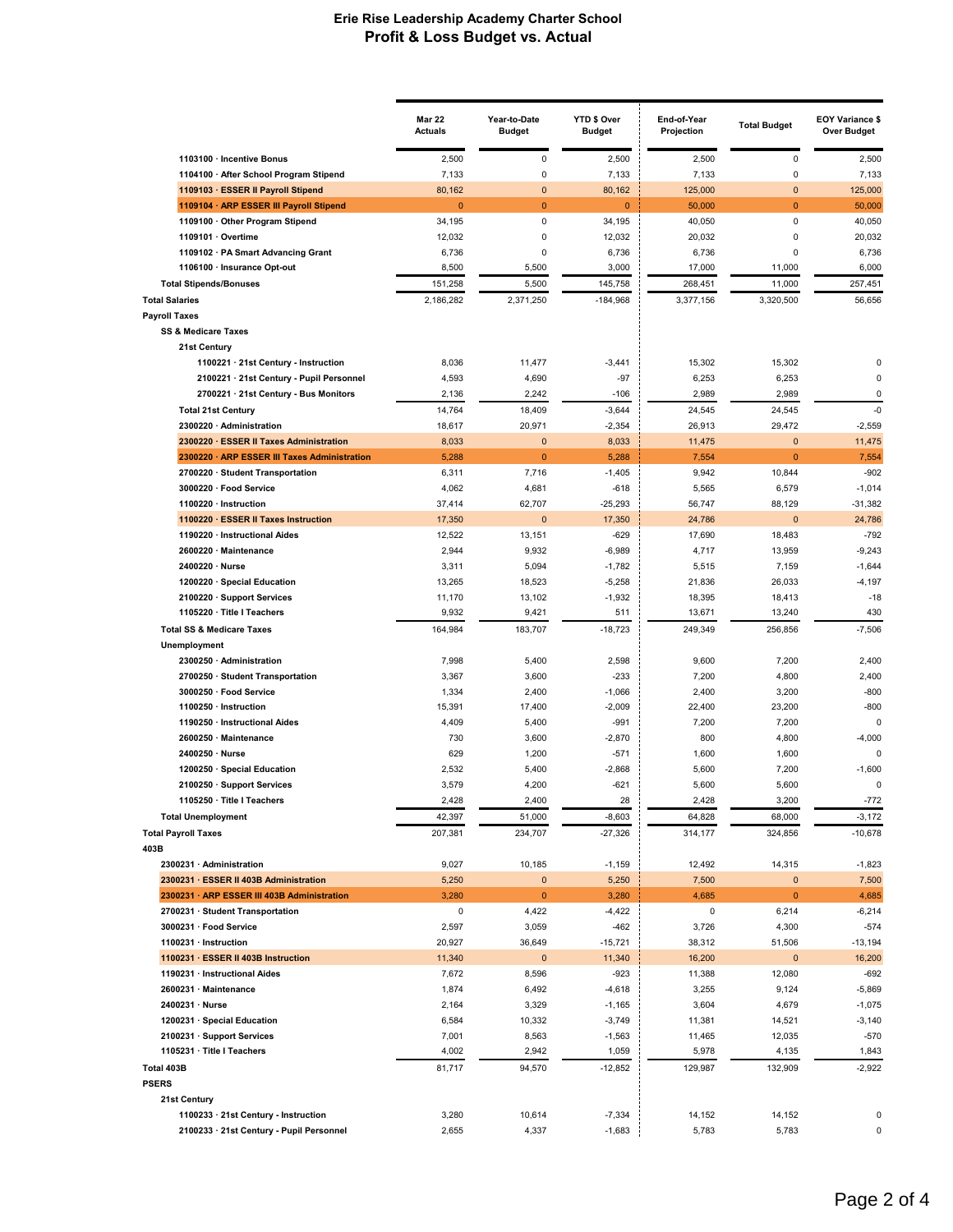|                                                                     | <b>Mar 22</b><br><b>Actuals</b> | Year-to-Date<br><b>Budget</b> | YTD \$ Over<br><b>Budget</b> | End-of-Year<br>Projection | <b>Total Budget</b> | <b>EOY Variance \$</b><br><b>Over Budget</b> |
|---------------------------------------------------------------------|---------------------------------|-------------------------------|------------------------------|---------------------------|---------------------|----------------------------------------------|
| 2700233 · 21st Century - Student Transpor                           | 1,234                           | 2,074                         | $-839$                       | 2,765                     | 2,765               | 0                                            |
| <b>Total 21st Century</b>                                           | 7,169                           | 17,025                        | $-9,856$                     | 22,700                    | 22,700              | $\mathbf 0$                                  |
| 2300230 · Administration                                            | 41,031                          | 24,603                        | 16,428                       | 60,503                    | 34,578              | 25,925                                       |
| 2700230 · Student Transportation                                    | 1,942                           | 4,344                         | $-2,402$                     | 2,726                     | 6,105               | $-3,379$                                     |
| 1100230 · Instruction                                               | 24,720                          | 30,304                        | $-5,585$                     | 30,082                    | 42,590              | $-12,508$                                    |
| 1200230 · Special Education                                         | 13,369                          | 12,400                        | 969                          | 22,216                    | 17,427              | 4,789                                        |
| 2100230 · Support Services                                          | 516                             | 0                             | 516                          | 516                       | 0                   | 516                                          |
| 1105230 · Title I Teachers                                          | 17,003                          | 22,467                        | $-5,464$                     | 22,750                    | 31,576              | $-8,825$                                     |
| <b>Total PSERS</b>                                                  | 105,750                         | 111,144                       | $-5,393$                     | 161,492                   | 154,975             | 6,518                                        |
| <b>Health Insurance</b>                                             |                                 |                               |                              |                           |                     |                                              |
| 1100211 · Dental                                                    | 23,688                          | 22,289                        | 1,400                        | 34,410                    | 29,718              | 4,692                                        |
| 1100210 · Health                                                    | 280,940                         | 340,334                       | $-59,395$                    | 420,943                   | 453,779             | $-32,836$                                    |
| 1100210 · Health ESSER II                                           | 17,445                          | $\mathbf{0}$                  | 17,445                       | 24,922                    | $\mathbf{0}$        | 24,922                                       |
| 1100210 · Health ARP ESSER III                                      | 2,458                           | $\bf{0}$                      | 2,458                        | 3,511                     | $\pmb{0}$           | 3,511                                        |
| <b>Total Health Insurance</b>                                       | 324,531                         | 362,623                       | $-38,092$                    | 483,786                   | 483,497             | 289                                          |
| <b>Supplemental Insurance</b>                                       |                                 |                               |                              |                           |                     |                                              |
| 1100212 · Aflac<br>2300212 · Life Insurance                         | $-164$<br>2,368                 | 450<br>2,775                  | $-614$<br>$-407$             | 386<br>3,601              | 600<br>3,700        | $-214$<br>$-99$                              |
|                                                                     | 2,204                           | 3,225                         | $-1,021$                     | 3,987                     | 4,300               | $-313$                                       |
| <b>Total Supplemental Insurance</b><br><b>Total Personnel Costs</b> |                                 |                               |                              |                           |                     |                                              |
| 5100800 · Bank Fees                                                 | 2,907,866<br>0                  | 3,177,518<br>225              | $-269,652$<br>$-225$         | 4,470,586<br>300          | 4,421,036<br>300    | 49,550<br>0                                  |
| 1100640 · Books/Instructional Aids                                  | 71,354                          | 64,200                        | 7,154                        | 85,600                    | 85,600              | 0                                            |
| <b>ARP ESSER III Curriculum</b>                                     | $\overline{0}$                  | $\overline{0}$                | $\mathbf{0}$                 | 50,000                    | $\overline{0}$      | 50,000                                       |
| <b>Consumable Supplies</b>                                          |                                 |                               |                              |                           |                     |                                              |
| 1100603 · 21st Century Instruction Supp                             | 2,340                           | 2,884                         | $-545$                       | 3,846                     | 3,846               | $\Omega$                                     |
| 1100604 · 21st Century School Funded                                | 2,581                           | 26,250                        | $-23,669$                    | 35,000                    | 35,000              | $\Omega$                                     |
| 2300600 · Administration                                            | 17,641                          | 10,350                        | 7,291                        | 17,641                    | 13,800              | 3,841                                        |
| 3000600 · Food Service Supplies                                     | 381                             | 75                            | 306                          | 381                       | 100                 | 281                                          |
| 2400600 · Health                                                    | 5,475                           | 4,425                         | 1,050                        | 5,900                     | 5,900               | 0                                            |
| 1100600 · Instruction                                               | 45,830                          | 28,350                        | 17,480                       | 51,830                    | 37,800              | 14,030                                       |
| 2700600 · Vehicle Fuel & Supplies                                   | 16,441                          | 10,575                        | 5,866                        | 22,441                    | 14,100              | 8,341                                        |
| <b>Total Consumable Supplies</b>                                    | 90,688                          | 82,909                        | 7,779                        | 137,039                   | 110,546             | 26,493                                       |
| <b>Contracted Services</b>                                          |                                 |                               |                              |                           |                     |                                              |
| 21st Century                                                        |                                 |                               |                              |                           |                     |                                              |
| 1100305 · 21st Century Instruction Servic                           | 6,379                           | 15,336                        | $-8,957$                     | 20,448                    | 20,448              | 0                                            |
| 2100300 · 21st Century Admin Services                               | 16,320                          | 17,640                        | $-1,320$                     | 23,520                    | 23,520              | 0                                            |
| 2100500 · 21st Century Admin Other Purch                            | 1,500                           | 1,716                         | $-216$                       | 2,288                     | 2,288               | 0                                            |
| 2500301 · 21st Century Business Services                            | 8,070                           | 14,175                        | $-6,105$                     | 18,900                    | 18,900              | $\Omega$                                     |
| <b>Total 21st Century</b>                                           | 32,269                          | 48,867                        | $-16,598$                    | 65,156                    | 65,156              | -0                                           |
| 2300326 · Administrative Consultants                                | 2,975                           | 18,375                        | $-15,400$                    | 24,500                    | 24,500              | 0                                            |
| 2500320 · Audit                                                     | 5,000                           | 9,000                         | $-4,000$                     | 12,000                    | 12,000              | $\mathbf 0$                                  |
| 2200302 · ARP ESSER Booker T. Washington                            | 18,000                          | $\bf{0}$                      | 18,000                       | 45,000                    | U                   | 45,000                                       |
| 2700301 · Bus Contracted Service                                    | 6,297                           | 0                             | 6,297                        | 6,297                     | 0                   | 6,297                                        |
| 2500300 · Business Services<br>2300541 · Community Relations        | 55,512<br>0                     | 53,175<br>3,750               | 2,337<br>$-3,750$            | 74,016<br>5,000           | 70,900<br>5,000     | 3,116<br>$\pmb{0}$                           |
| <b>ARP ESSER III Educational Consultants</b>                        | $\mathbf 0$                     | $\bf{0}$                      | $\mathbf{0}$                 | 50,000                    | $\mathbf{0}$        | 50,000                                       |
| 2300305 · E-Rate                                                    | 0                               | 750                           | $-750$                       | 1,000                     | 1,000               | 0                                            |
| 3000300 · Food Service - Student Meals                              | 144,703                         | 172,550                       | $-27,847$                    | 269,140                   | 246,500             | 22,640                                       |
| 3000301 · Food Service - Other Services                             | 280                             | 19,320                        | $-19,040$                    | 280                       | 27,600              | $-27,320$                                    |
| <b>ARP ESSER III Food Services</b>                                  | $\mathbf 0$                     | $\mathbf{0}$                  | $\mathbf{0}$                 | 5,000                     | $\mathbf{0}$        | 5,000                                        |
| 2400300 · Health Services                                           | 100                             | 700                           | -600                         | 1,000                     | 1,000               | $\pmb{0}$                                    |
| 1100306 · Instructional Coach                                       | 533                             | 0                             | 533                          | 7,012                     | 0                   | 7,012                                        |
| 2300350 · Legal Services                                            | 48,863                          | 48,750                        | 113                          | 64,313                    | 65,000              | $-688$                                       |
| 2600305 · Maintenance/Engineer 1099                                 | 31,999                          | 25,438                        | 6,562                        | 51,229                    | 35,750              | 15,479                                       |
| 2500330 · Payroll Service                                           | 7,891                           | 8,475                         | $-584$                       | 10,716                    | 11,300              | $-584$                                       |
| <b>Professional Development</b>                                     |                                 |                               |                              |                           |                     |                                              |
| 1100324 · Professional Dev. - Training                              | 3,202                           | 4,500                         | $-1,298$                     | 3,202                     | 6,000               | $-2,798$                                     |
| 1100325 · Professional Dev. - Contractor                            | 3,699                           | 7,500                         | $-3,801$                     | 10,000                    | 10,000              | 0                                            |
| 2300324 · Professional Dev. - Board Exp                             | 1,020                           | 13,725                        | $-12,705$                    | 18,300                    | 18,300              | 0                                            |
| <b>Professional Dev ESSER II</b>                                    | 10,000                          | $\mathbf{0}$                  | 10,000                       | 10,000                    | $\mathbf 0$         | 10,000                                       |
| <b>Total Professional Development</b>                               | 17,921                          | 25,725                        | $-7,804$                     | 41,502                    | 34,300              | 7,202                                        |
| <b>Special Education Instruction C</b>                              |                                 |                               |                              |                           |                     |                                              |
| 1200303 · Community County Day School                               | 83,615                          | 146,300                       | $-62,686$                    | 115,974                   | 209,000             | $-93,026$                                    |